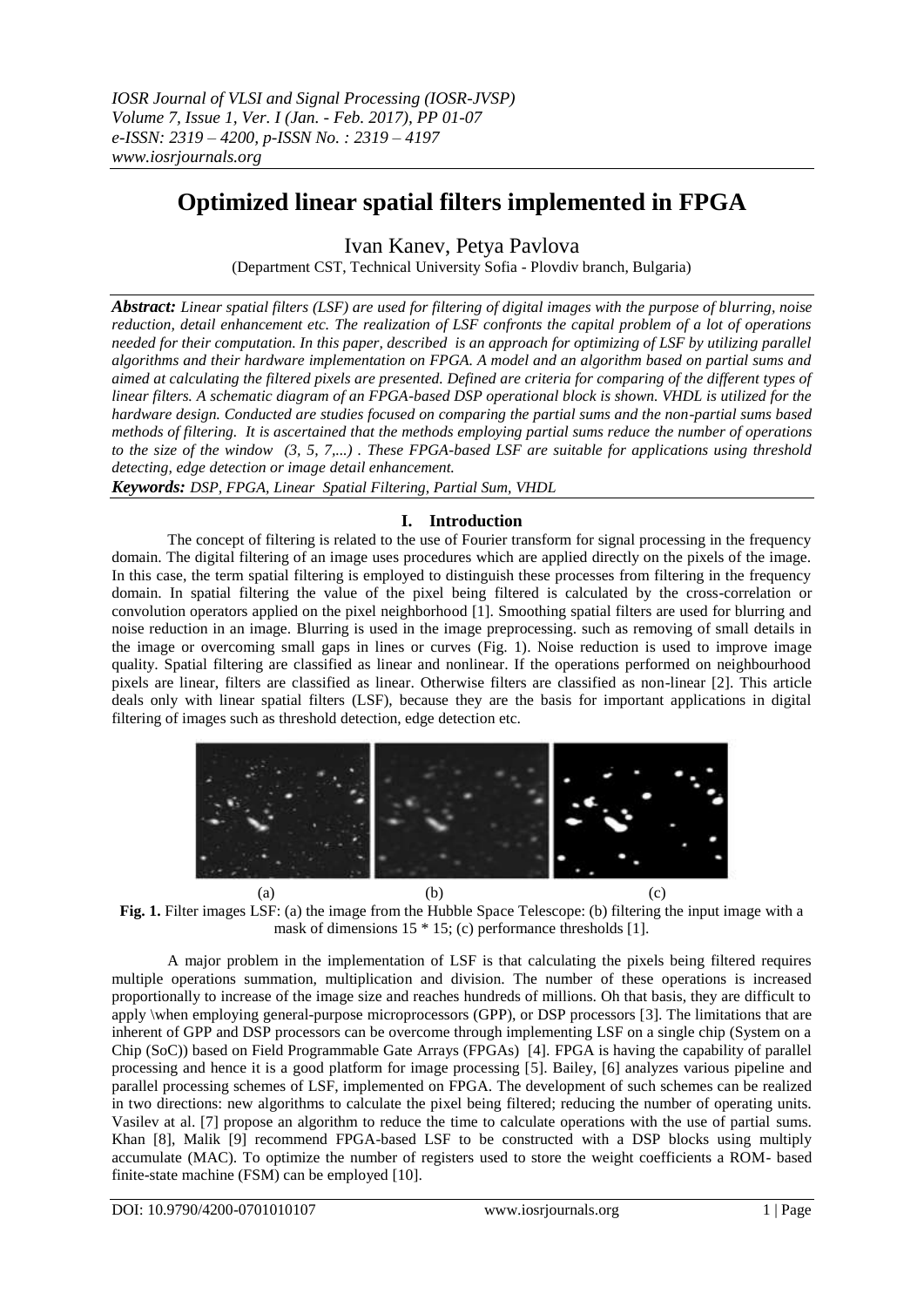In this paper, discussed is an approach to optimize the LSF using parallel algorithms based on partial sums, and their hardware implementation on FPGA.

The paper is organized as follows. Section II presents a parallel algorithm and a DSP operating unit The results are analyzed in Section III. Section IV concludes the paper.

## **II. Parallel Algorithm And DSP Operational Block For Calculating LSF Using Partial Sums**

The filtering of a pixel  $p(x, y)$  in an image of size  $M \times N$  results in a new pixel *g* (*x, y*) with coordinates equal to the coordinates of the center of the neighbourhood and whose value is the result of the filtering operation [1]. The effect of filtering is determined by the mask of weight coefficients  $w(a,b)$ . The cross-correlation operator  $G(x, y)$  used to calculate the filtered pixel employing linear spatial filters, and defined in the window of size  $S \times S$ , is presented by the following relation:

$$
G(x, y) = \sum_{a=-k}^{k} \sum_{b=-k}^{k} w(a, b) \cdot p(x + a, y + b),
$$
 (1)

where

$$
x = 0, 1, 2, \dots, M - 1 \; ; \; y = 0, 1, 2, \dots, N - 1 \; . \tag{2}
$$

$$
k = \frac{S-1}{2} \tag{3}
$$

*S* is an odd number, and  $S \ge 3$ . (4)

The normalized value of the filtered pixel  $g(x, y)$  can be calculated employing two methods: Method # 1 - dividing  $G(x, y)$  by the normalizing factor  $NF(a, b)$ 

$$
g(x, y) = G(x, y) / NF(a, b) , \qquad (5)
$$

where

$$
NF(a,b) = \sum_{a=-k}^{k} \sum_{b=-k}^{k} w(a,b).
$$
 (6)

Method # 2 - by multiplying the  $G(x, y)$  by the reciprocal value of the normalization factor  $NF^{-1}(a, b)$ 

$$
g(x, y) = G(x, y).NF^{-1}(a, b)
$$
 (7)

Although both methods provide the same results, their implementation in FPGA-based LSF presents substantial differences. With Method # 1 the normalization is implemented through a divider synthesized with the FPGA logical elements, and with Method # 2 - through FPGA built-in multipliers. In this regard, method # 2 is preferable because it does not use the logical elements and the normalization is performed more quickly. [11]

## **1. Algorithm for parallel computation of the filtered pixels by using partial sums**

The algorithm for the parallel calculation of  $g(x, y)$  using the partial sums are based on the fact that the filtering of several consecutive windows includes pixels having common local coordinates. This circumstance can be used as a basis for algorithms in which, parallel to the calculation of the current value of  $G(x, y)$  and  $g(x, y)$ , calculated are partial sums *PS1* (*x, y*), *PS2* (*x, y*), ... composed of pixels and weight coefficients that can be used in subsequent iterations.



**Fig 2.** Conceptual model of a method for parallel calculation of LSF using partial sums: *Step* # 1*; x, y* = 1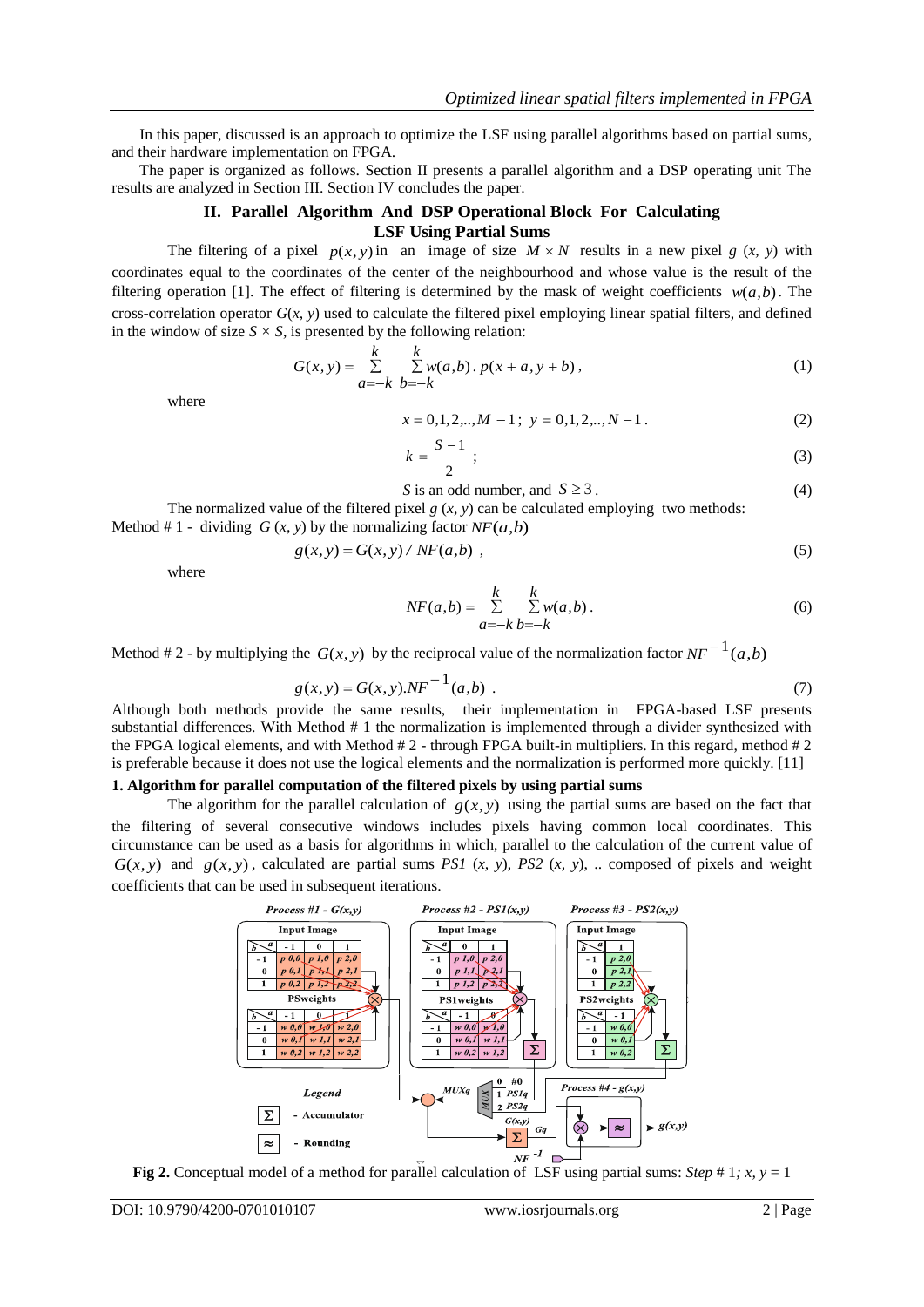In Fig. 2 shows a conceptual model of a method for parallel calculation of the LSF using the partial sums. In the proposed model it is assumed that the pixels of the input image p  $(x, y)$  arriving in succession at the input of the filter, by the columns of the window in which the filtering is carried out:  $p(x,y) = p(0,0), p(0,1), \ldots, p(3,0), p(3,1) p(3,2), p(4,0), p(4,1), p(4,2), \ldots$ 

The pixels of the input image are multiplied by the weight coefficients of the Gaussian kernels PS weights, PS1 weights, PS2 weights, and summed up in three accumulators  $(Σ)$ . In the window of size  $S = 3$  (4), four parallel processes are realized in three successive steps through which calculated are  $G(x, y)$ ,  $g(x, y)$ , *PS1* (*x, y*), and *PS2* (*x, y*). The final values of the results are stored in the output registers *Gq*, *PS1q* and *PS2q* of the accumulator. The normalized value of the filtered pixel  $g(x, y)$  is rounded by the factor  $r, r \in \{0,1\}$ , to ensure more accuracy to the calculations.

## **Start of the algorithm**

 $y=0$ 

*Step # 1*. This step is performed for all  $x = 1$ . Realized are three parallel processes in which calculated are  $G(x, y)$ , the final value of  $PSI(x, y)$ , the initial value of  $PS2(x, y)$  and the current values registers  $Gq$ ,  $PSIq$ , *PS2q* are set. To perform the calculations  $S^2$  operations are required.

 $x = 1$ ;  $y = y + 1$ , moving the window one position to the right

**Process #1:** 
$$
G(x, y) = \sum_{a=-1}^{1} \sum_{b=-1}^{1} w(a+1, b+1) \cdot p(x+a, y+b)
$$
; (8)

$$
Gq \leftarrow G(x, y). \tag{9}
$$

**Process #2:** 
$$
PS1(x, y) = \sum_{a=-1}^{0} \sum_{b=-1}^{1} w(a+1, b+1)
$$
.  $p(x+a+1, y+b)$ ; (10)

$$
PS1q \leftarrow PS1(x, y). \tag{11}
$$

**Process #3:** 
$$
PS2(x, y) = \sum_{b=-1}^{1} w(0, b+1) \cdot p(x+1, y+b)
$$
. (12)

*Step #2*. This step is performed for  $\forall x, x \neq 1$ . Four parallel processes are implemented to estimate the current values and  $G(x, y)$ , the initial value of  $PSI(x, y)$  and the final value of the  $PS2(x, y)$ . To perform the calculations *S* operations are required.

**Process #4:** 
$$
g(x, y) = Gq.NF^{-1} + r
$$
. (13)

 $x = x + 1$ , moving the window one position to the right

**Process #1:** 
$$
G(x, y) = PSIq + \sum_{b=-1}^{1} w(2, b+1)
$$
.  $p(x+1, y+b)$ ; (14)

$$
Gq \leftarrow G(x, y). \tag{15}
$$

**Process #2:** 
$$
PS1(x, y) = \sum_{b=-1}^{1} w(2, b+1) \cdot p(x+1, y+b)
$$
. (16)

**Process #3:** 
$$
PS2(x, y) = PS2(x - 1, y) + \sum_{b=-1}^{1} w(2, b + 1)
$$
.  $p(x + 1, y + b)$ ; (17)

$$
PS2q \leftarrow PS2(x, y). \tag{18}
$$

*Step #3.* This step is performed for.  $\forall x, x \neq 1$ . Implemented are four parallel processes through which current values and  $G(x, y)$ , the final value  $PSI(x, y)$  and the initial value of  $PS2(x, y)$  are calculated. To perform the calculations *S* operations are required.

**Process #4:** 
$$
g(x, y) = Gq.NF^{-1} + r
$$
. (19)

 $x = x + 1$ , moving the window one position to the right

**Process #1:** 
$$
G(x, y) = PS2q + \sum_{b=-1}^{1} w(2, b+1) \cdot p(x+1, y+b)
$$
; (20)

$$
Gq \leftarrow G(x, y). \tag{21}
$$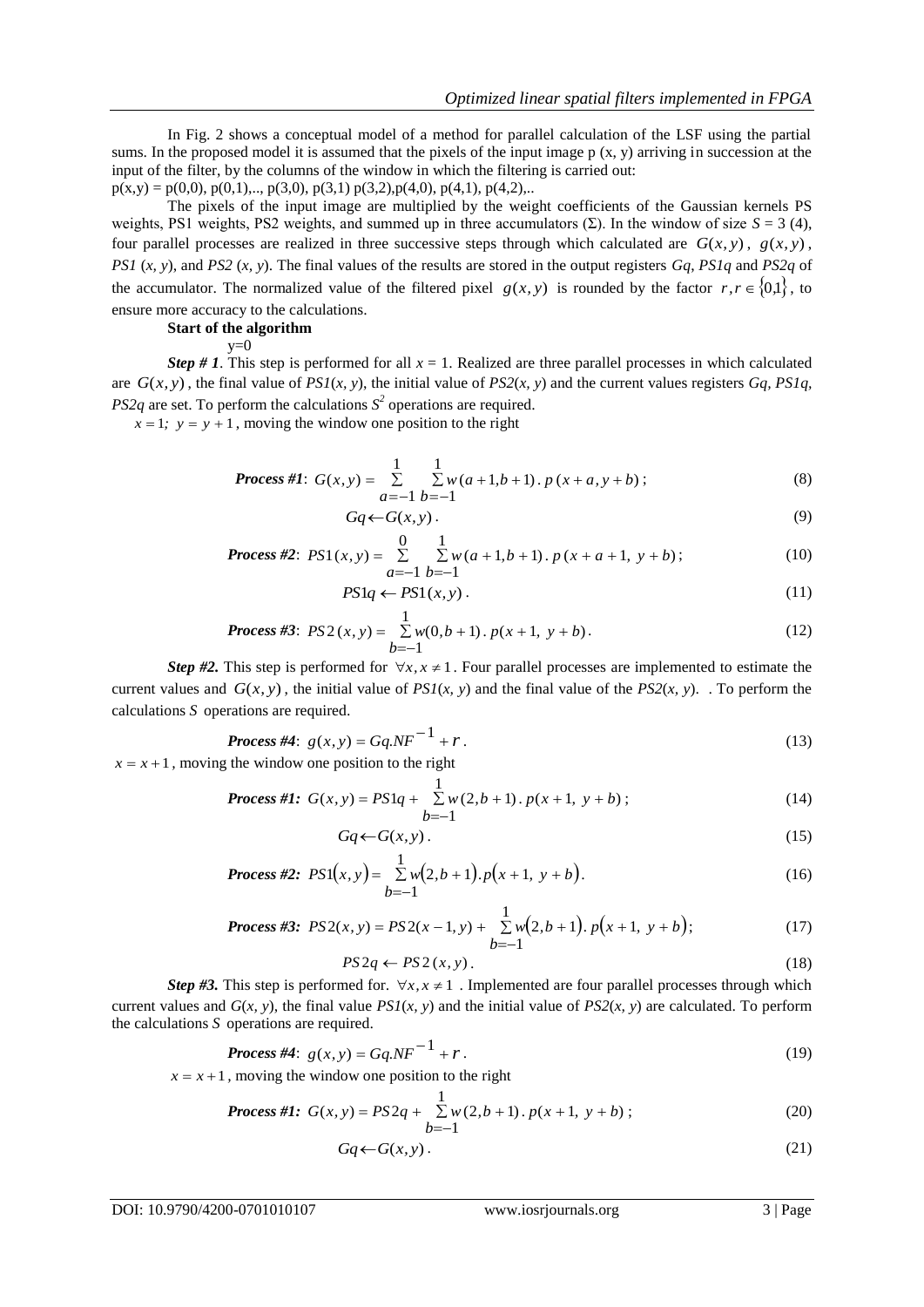**Process #2:** 
$$
PS1(x, y) = PS1(x - 1, y) + \sum_{b=-1}^{1} w(2, b + 1)
$$
.  $p(x + 1, y + b)$ . (22)

$$
PS1q \leftarrow PS1(x, y). \tag{23}
$$

**Process #3:** 
$$
PS2(x, y) = \sum_{b=-1}^{1} w(2, b+1)
$$
.  $p(x+1, y+b)$ . (24)

Operations for managing the cycles: **if**  $x \leq M - 2$  **then** *Step #2* **else if**  $y \leq N-1$  **then** *Step #1* **еlse end of the algorithm**

The timing of the steps and processes in the execution of the algorithm is shown in Fig. 3.



**Fig. 3.** Generalized timing model

The effect of applying the algorithm using partial sums can be assessed by comparing the algorithm without using partial sums. Let us, for a given k with the *Wn* denote the number of windows required to filter the input image of size  $M \times N$ , and with *S* the number of operations in a single window. Then

$$
Wn = (M - k) \times (N - k). \tag{25}
$$

The number of operations in algorithms without the use of partial sums  $OC(8)$  and using my partial sums  $OP$ (8) (14) (20) defined by the following expressions:

$$
OC = S2. Wn + 1;
$$
 (26)

$$
OP = S^2(N-k) + S.Wn. \tag{27}
$$

Then the relation

$$
FR = OC / OP
$$
, (28)

can be used as a criterion for evaluating the maximum value of which reduces the number of operations in the algorithms using the partial sums as compared to the algorithms without using the partial sums.

 The real effect of reducing the number of operations in the algorithms using the partial sums can be determined from the relation *TR* :

$$
TR = TC / TP,
$$
\n(29)

where:

$$
TC = tclk1.OC \tag{30}
$$

$$
TP = tclk 2.OP ; \t\t(31)
$$
  
 
$$
tclkl, \t\t(32)
$$

is the period of clk (Fig. 3) in the algorithms without the use of partial sums;

*tclk2* , (33)

is the period of clk in algorithms using partial sums.

In contrast to  $FR$ , the relation  $TR$  takes into account the influence of the period of the clk for which positive Slack is calculated. This factor is calculated after timing analysis of the hardware realization of filters.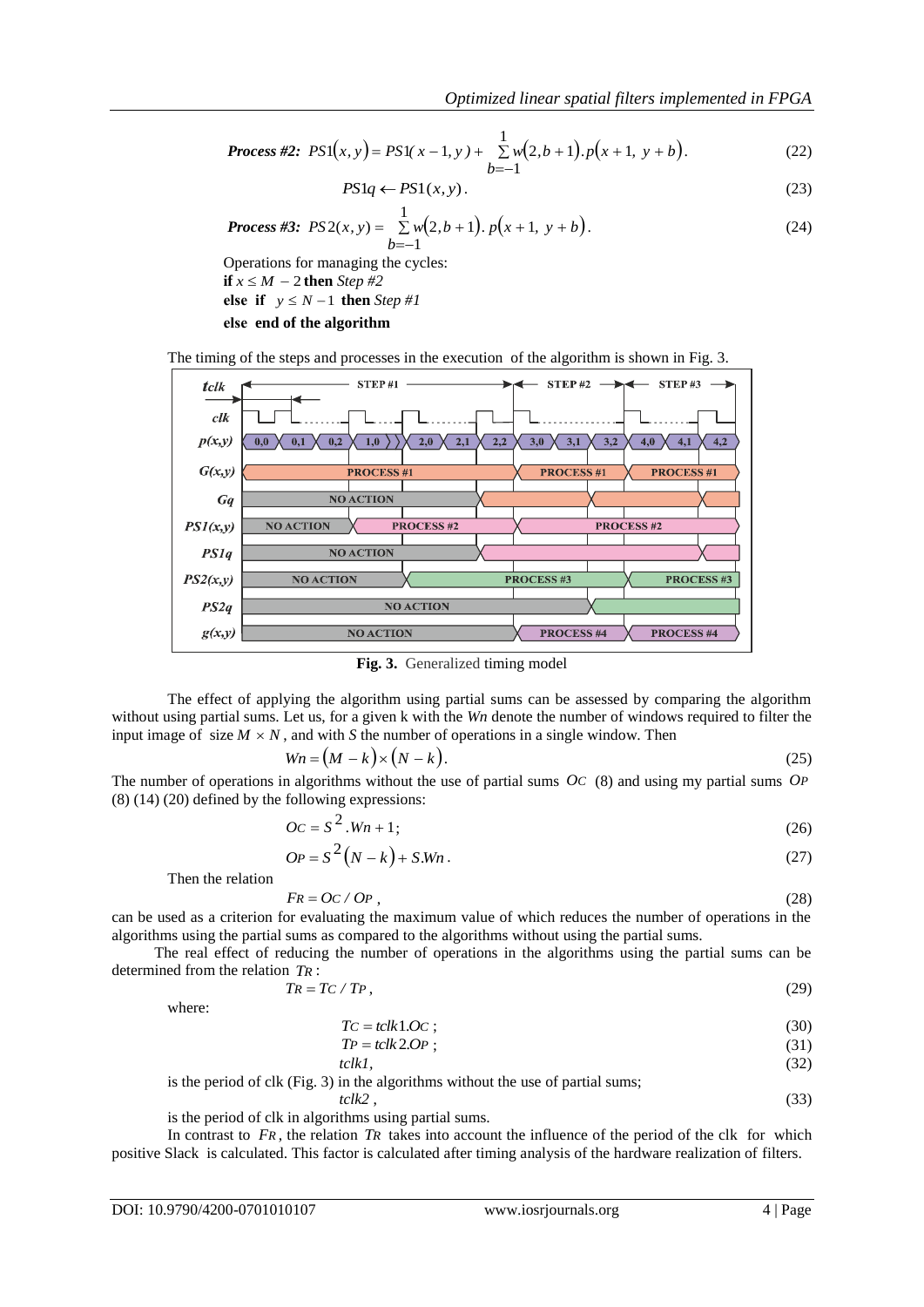## **2. FPGA-based DSP operational block**

To realize the **a**lgorithm FPGA-based DSP **operational** block is developed (Fig.4). A combinational scheme in which parallel processes are combined with the use of pipelines is employed.



**Fig. 4.** Structural diagram of FPGA-based DSP operational block:  $k = 1$ .

DSP operational block consists of four sub blocks:

1. WAVR DSP BLOCK. In this block, calculate a normalized weighted value of the filtered pixel  $g(x, y)$  (13), (19). For the realization of operations in this block is used a four stage pipeline.

2. PS1 (2) MAC DSP BLOCK. When  $k = 1$ , two identical multiply accumulate (MAC) DSP blocks are used to calculate the partial sums  $PS1(x, y)$  (10), (16), (22)  $\mu PS2(x, y)$  (12), (17), (24). The output registers  $PS1q$ and *PS2q* are set with the current values of  $PSI(x,y)$  and  $PS2(x,y)$  in compliance with equations (11), (23) and (18). For the realization of operations in these blocks a two stage pipeline is used.

3. CONTROL BLOCK. For managing and synchronizing the processes in DSP a finite state machine synthesized with the built-in FPGA ROM memory (ROM FSM) is used. This FSM generates three groups of signals:

## **3.1. Weight coefficients**

| <b>Table I.</b> Weight coefficients: $k=1$ ; $NF = 16$ |           |  |  |  |  |  |  |           |  |           |  |  |  |  |
|--------------------------------------------------------|-----------|--|--|--|--|--|--|-----------|--|-----------|--|--|--|--|
| Weights/Step                                           | Step $#1$ |  |  |  |  |  |  | Step $#2$ |  | Step $#3$ |  |  |  |  |
| PSweights                                              |           |  |  |  |  |  |  |           |  |           |  |  |  |  |
| P1 weights                                             | <b>NA</b> |  |  |  |  |  |  |           |  |           |  |  |  |  |
| PS2 weights                                            | <b>NA</b> |  |  |  |  |  |  |           |  |           |  |  |  |  |

**3.2 Control signals.** Signals WAVR Control, PS1 Control and PS2 Control is used to manage the registers and multiplexers in the individual DSP blocks.

**3.3. Next Address.** These signals are determined next state ROM FSM.

The interface of the DSP operational block is realized with the following input-output ports:

- Start filtering (SF) input port. When this signal is set in high levels LSF filtering operations start.
- Input pixsel  $p(x, y)$  input port. Pixels of the input image are consecutively set at this port by the columns of the window in which the filtering is carried out.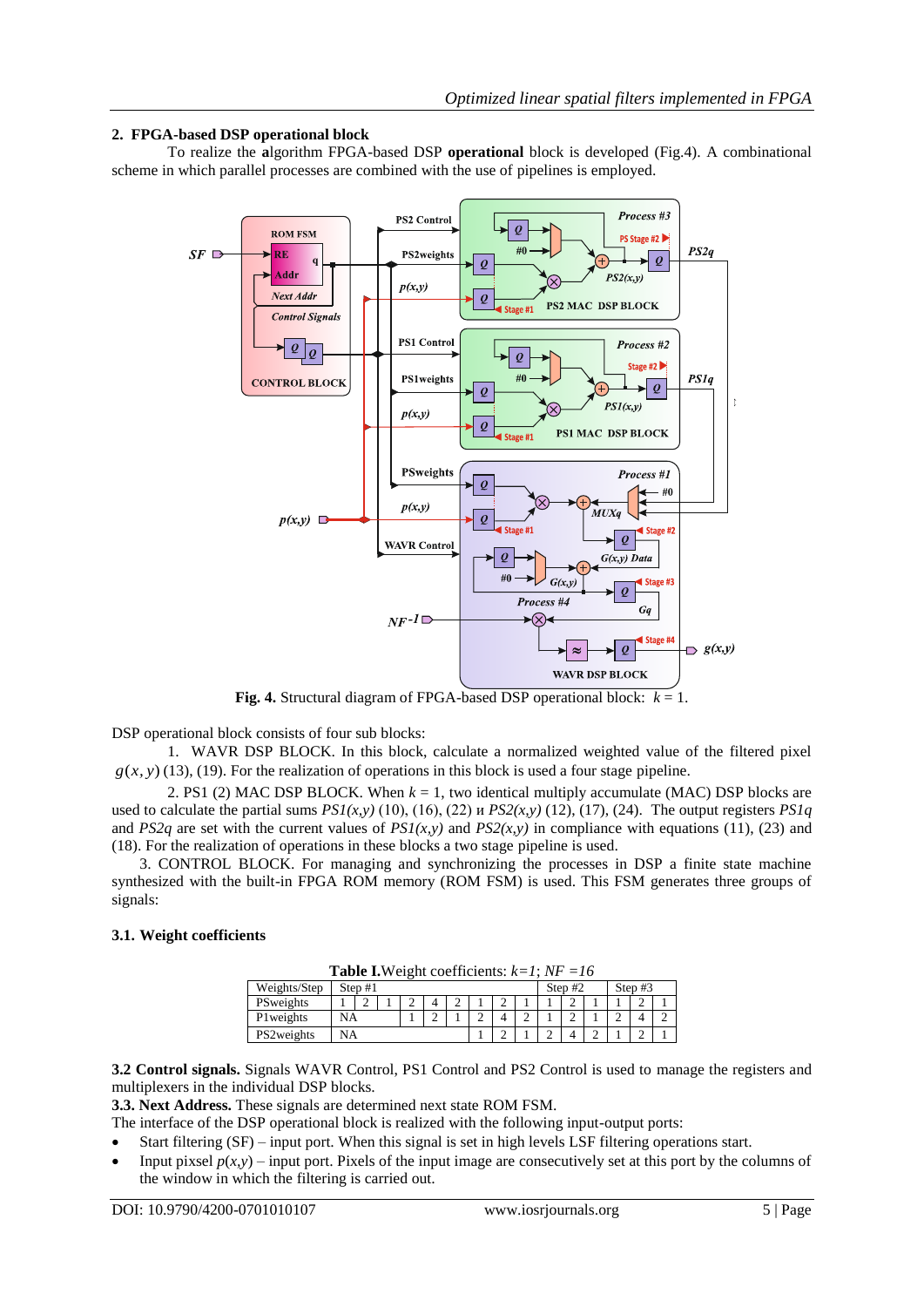Reciprocal of normalization factor  $NF^{-1}$  - input port. Constant  $NF^{-1}$  (6) (7) is set at this port before the activation of SF and remains unchanged until of all the image pixels are filtered.

 $g(x, y)$  – output port. At this port, the current value of the filtered pixel is set (7).

FPGA-based DSP operational block for parallel calculation of LSF using partial sums (Fig.4), can be extended to other values of k (3) with the instantiation of a new pair PS MAC DSP Block in the project, for each new value of *k* .

#### **III. Result And Discussion**

For the purposes of this study, VHDL is used for the hardware design. The low cost, low resources FPGA family Cyclone V of Altera is employed. Table II shows the utilized resources in the FPGA- based hardware implementation of a LSF

**Table II.** Resource utilization summary ( Altera Cyclone VE 5CEBA4F17C6 Device)

| Resource utilization        | Available |      | Without partial sum | With partial sum |             |  |
|-----------------------------|-----------|------|---------------------|------------------|-------------|--|
|                             |           | Used | Utilization         | Used             | Utilization |  |
| Logic utilization (in ALMs) | 18480     | 14   | 0.0756 %            | 36               | 0.1948 %    |  |
| Total registers             | -         | 41   |                     | 86               | -           |  |
| Total block memory bits     | 3153920   | 1792 | 0.0568 %            | 1984             | 0.0629%     |  |
| Total (Mult) DSP Blocks     | 66        |      | 3%                  | 4                | 6 %         |  |

Compared are the utilized resources with and without the use of partial sums. The relatively small share of the used adaptive logic modules (ALMs) is due to: the use of built-in FPGA DSP Multiplier Blocks; combining in a ROM-based FSM the signals for managing the operational block and weight coefficients.A static timing analysis between the related registers of the DSP operational block. The minimum values of the Slack calculated in the different processes, are shown in Table III.

| <b>I apie III.</b> Registels I aul Imminium siack summaly |                    |             |                            |            |       |  |
|-----------------------------------------------------------|--------------------|-------------|----------------------------|------------|-------|--|
| Process #                                                 | Registers Path     | Clock Delay | $Clock$ Delay <sup>2</sup> | Data Delay | Slack |  |
|                                                           | Gxy Data to Gq     | 3.264       | 2.962                      | 3.807      | 1.888 |  |
|                                                           | PS1 weight to PS1q | 3.262       | 2.652                      | 4.627      | 0.81  |  |
|                                                           | PS2 weight to PS2q | 3.252       | 2.664                      | 4.529      | 0.93  |  |
|                                                           | Ga to g            | 3.263       | 3.211                      | 6.602      | 10.85 |  |

**Table III.** Registers Path minimum slack summary

It is ascertained that the parameter Slack reaches critical values between registers PS1 (2) weight to PS1 (2) q (Fig. 5). The timing of Slack can be improved by increasing the number of steps of the pipelines through which PS1 (2) MAC DSP blocks are realized.



**Fig. 5.** Timing analisis registers to registers path: PS1weight to PS1q.

Table IV shows the dependence of *OC* (26), *OP* (27), *TC* (30), *TR* (31), *FR* (28), on the size of the image -  $M \times N$ .

**Table IV.** Dependence of OC, OP, TC, TR, FR from  $M \times N$ .

|           | $M \times N$ |          |           |
|-----------|--------------|----------|-----------|
|           | 640×480      | 1024×768 | 1600×1200 |
| <b>OC</b> | 2754730      | 7061770  | 16103529  |
| OP        | 922554       | 2360826  | 5378634   |
| $TC$ [ms] | 13,7736      | 35.3088  | 80,5176   |
| $TP$ [ms] | 5,5353       | 14,1650  | 32,2718   |
| FR        | 2.9860       | 2.9912   | 2.9940    |
| TR        | 2,4883       | 2.4927   | 2.4950    |